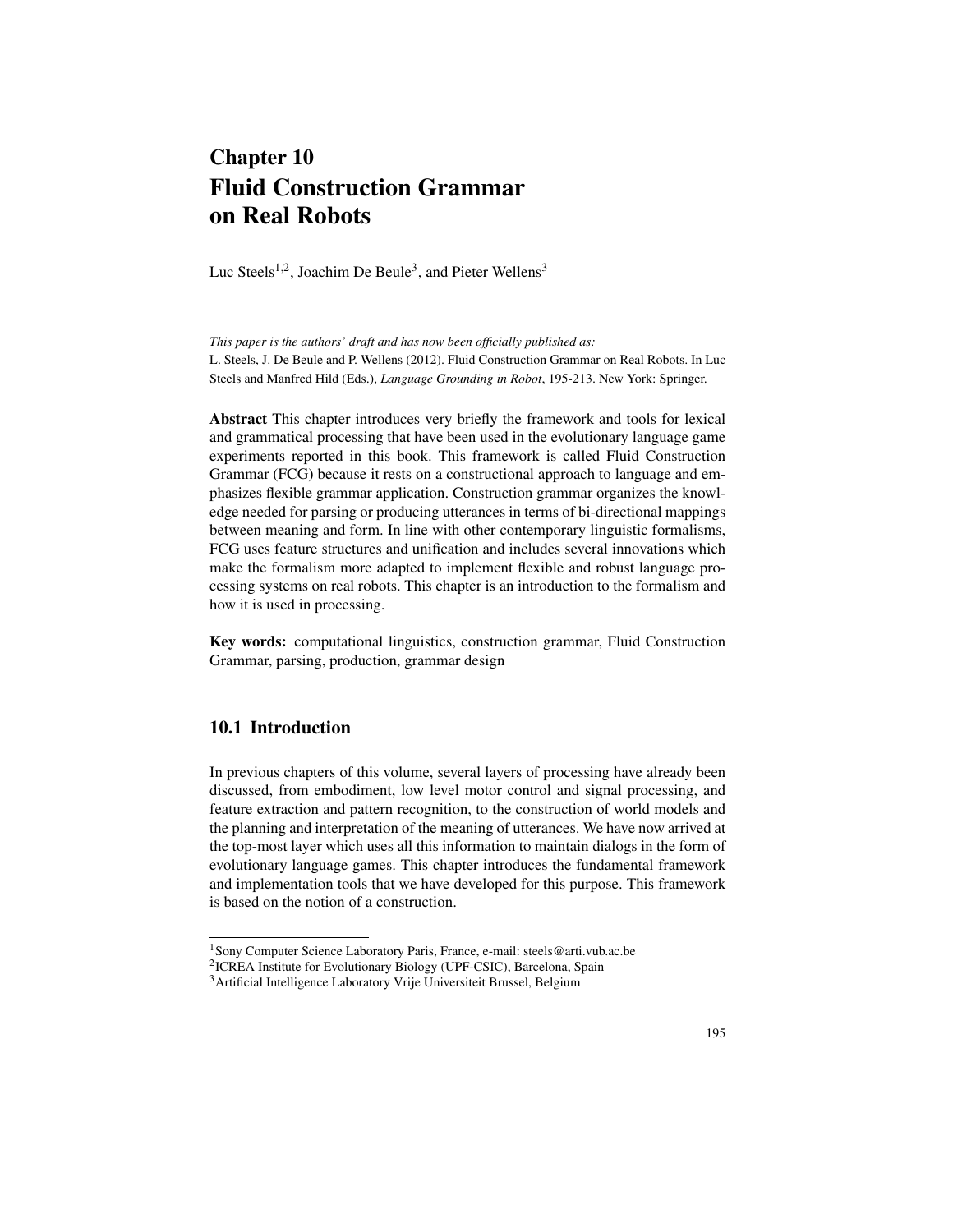The notion of a construction has been at the core of linguistic theorizing for centuries (Östman and Fried, 2004). A *construction* is a regular pattern of usage in a language, such as a word, a combination of words, an idiom, or a syntactic pattern, which has a conventionalized meaning and function (Goldberg and Suttle, 2010). The meaning and functional side of a construction, as well as relevant pragmatic aspects, are captured in a *semantic pole*. All aspects which relate to form, including syntax, morphology, phonology and phonetics are captured in a *syntactic pole*. Constructions clearly form a continuum between quite abstract grammatical constructions, such as the determiner-nominal construction, and so called *item-based constructions*, which are built out of lexical materials and frozen syntactic patterns. They contain open slots in which structures with specific semantic and syntactic properties can fit, as in the "let-alone" construction, underlying a sentence like "Joan is unable to write 5 pages, let alone a whole book" (Fillmore et al, 1988).

From a linguistics point of view, a constructional approach to language implies developing a catalog of all constructions in a language. This goal differs profoundly from a generative grammar approach which attempts to generate all possible syntactic structures of a language. In construction grammar, meaning and form always go hand in hand and the key issue is to understand the bi-directional mapping between the two.

The constructional approach has abundantly proven its worth in descriptive linguistics (Goldberg, 1995) and is also used almost universally in second language teaching. Moreover empirical evidence from child language acquisition shows that language learning can be understood by the progressive usage-based acquisition of constructions (Lieven and Tomasello, 2008). The constructional perspective has also been very productive for historical linguists, and there is now a large body of clear examples showing how new constructions may develop from the creative extension of existing constructions by a few individuals to a productive common pattern that is adopted by the linguistic community as a whole (Fried, 2009).

But construction-based approaches to language are also relevant for language processing, and particularly for language processing on robots, because they integrate aspects of meaning directly in considerations of grammar. This has many advantages. Most of the utterances produced by real speakers are incomplete and ungrammatical in the strict sense. Hearers focus on meaning. They try to understand an utterance, even if syntactic structures are not conform the established norms or if it is still incomplete. A construction-based grammar makes this much easier because aspects of meaning are directly available for semantic analysis as soon as certain words or partial fragments have been recognized.

Second, language is non-modular in the sense that many linguistic decisions on how to say or interpret something involve many different levels: pragmatics, semantics, syntax, morphology, and phonology. For example, the suffix added to a Hungarian verb expresses features such as number and gender which are both derived from the subject *and* the direct object (so called poly-personal agreement, see Beuls, 2011). It follows that constructions should have access to whatever layer of analysis they need in order to define all the constraints relevant for a particular step in linguistic decision-making. Because constructions can cross all these levels they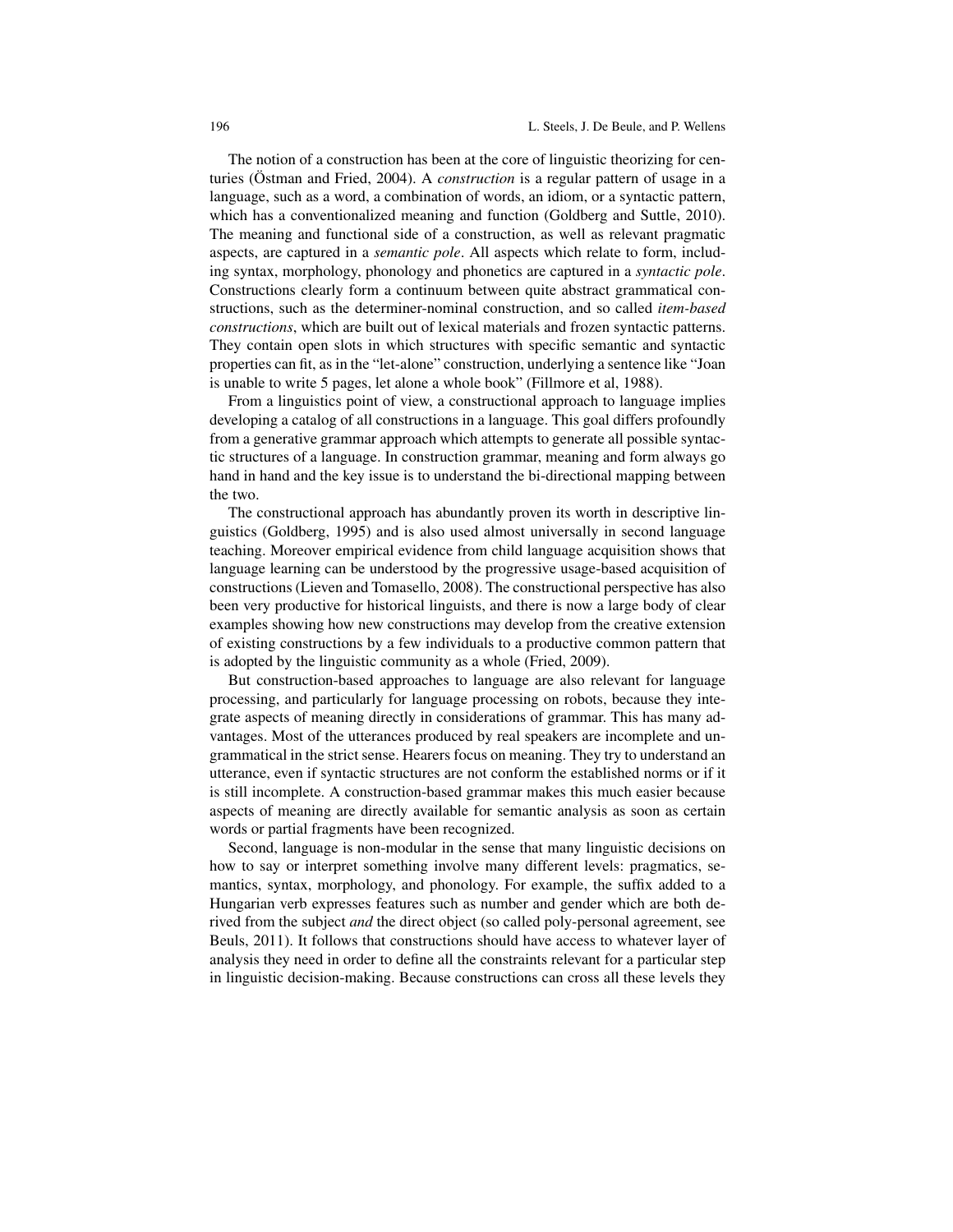are much more efficient representations of grammar than if these constraints are teased apart in separate autonomous layers.

There are many ways to implement construction grammars, depending on what representational and computational mechanisms are adopted as underlying foundation. Here we focus on a new formalisation called Fluid Construction Grammar (FCG for short) which has been developed in the project described in this book. As the name suggests, FCG was specifically designed to deal with the robustness and flexibility that natural language processing on real robots requires.

FCG uses techniques now common in formal and computational linguistics, such as the representation of linguistic structures with feature structures (Copestake, 2002), and the use of unification for applying constructions to expand linguistic structures in language parsing and production, as pioneered in Functional Unification Grammar (Kay, 1986), and also used in Lexical Functional Grammar (Dalrymple et al, 1995), and Head-driven Phrase structure Grammar (Pollard and Sag, 1994). Like many other computational linguistics efforts, the FCG-system is embedded within a contemporary Common LISP-based programming environment from which it inherits well-tested mechanisms for representing and processing complex symbolic structures. Other proposals for operationalizing construction grammar, such as Embodied Construction Grammar (Bergen and Chang, 2005) and Sign-Based Construction Grammar (Michaelis, 2009) draw on mechanisms arising from the same computational tradition but use them in different ways. Given the current state of the field, it is highly beneficial that many approaches are explored in order to discover the best way to formalize and implement construction grammars.

Fluid Construction Grammar has been fully implemented in a system called the FCG-system, which is made available for free to the research community (http://www.fcg-net.org/). The FCG-system contains a core component (called the FCG-interpreter) that performs basic operations needed for parsing and production, as well as various tools to aid linguistic research, such as a tool for browsing through linguistic structures and a tool for monitoring the success rate of a grammar when processing a set of test cases. The FCG-system has been under development from around 1998 in order to support experiments in modeling language evolution using language games played by autonomous robots (Steels, 1998). Since then, it has undergone major revisions and enhancements and the system is still continuously being adapted and revised to cope with new linguistic phenomena and new processing challenges. Nevertheless, the system is already sufficiently stable that it can be used to tackle sophisticated issues in the representation and processing of language. A full overview and many detailed examples for different languages are given in Steels (2011, 2012).

FCG is in principle neutral with respect to which representation is used for semantics, but in the case of applications with robots, the meaning always consists of (partial) IRL networks, as explained in earlier contributions to this volume (Spranger et al, 2012). This meaning is either directly associated with words or it is first mapped to semantic categorizations, then to syntactic categorizations, and finally to a surface form through a variety of constructions.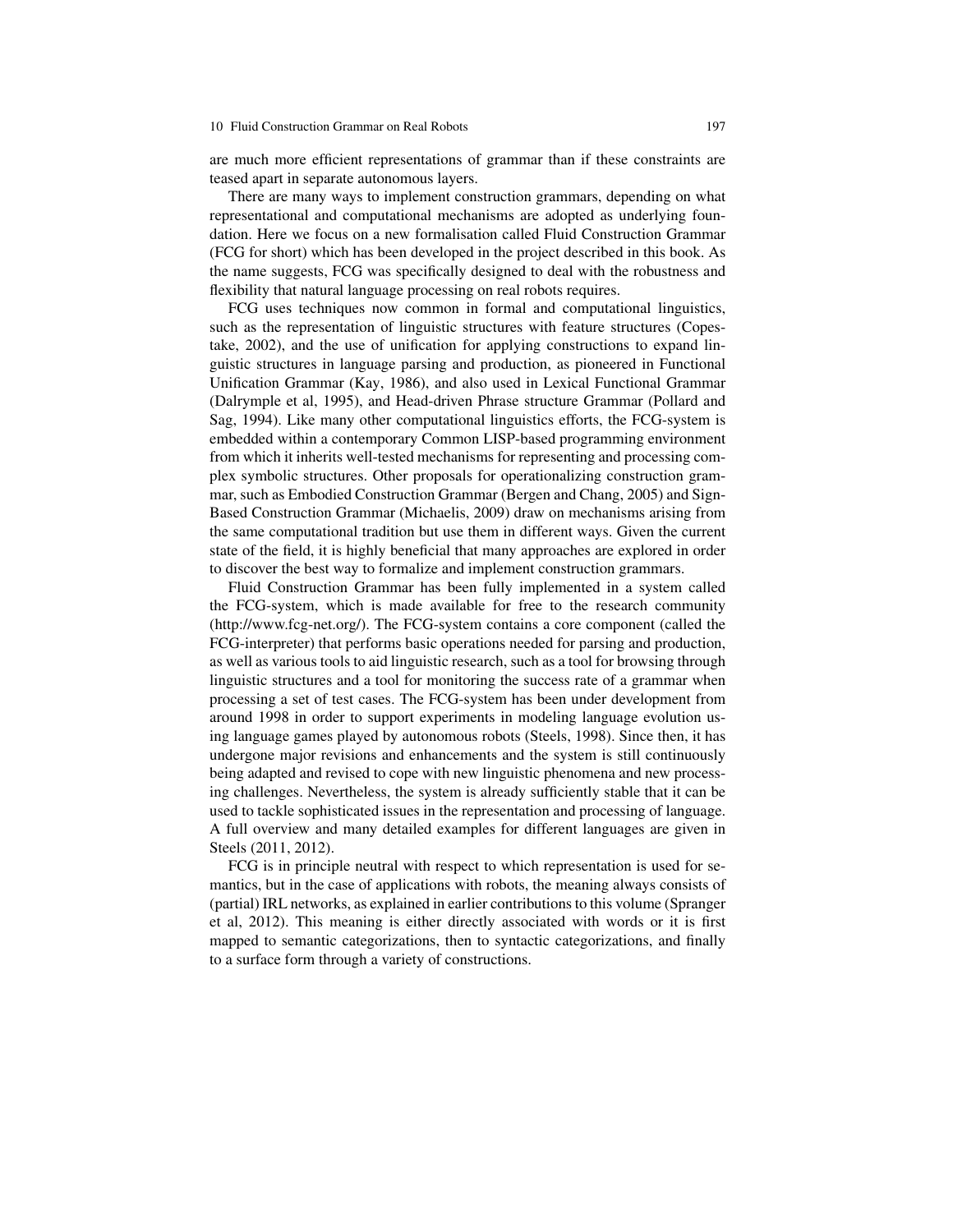There are two different levels in Fluid Construction Grammar. The first lowest level is the processing level. It concerns the fundamental primitive datastructures and operations that are available for writing construction grammars and the machinery for computing syntactic and semantic structures during parsing and production. The second level is the design level. It concerns methods and techniques that have been developed for coping with the complexity of writing real grammars and computational abstractions in the form of templates that capture these methods. The remainder of this chapter discusses very briefly each of these levels. It is not possible within the available space limitations to do more than give readers a suggestive glimpse of the formalism, but many additional sources are available to learn more (Steels, 2011, 2012).

## 10.2 The processing level

FCG uses *transient structures* to represent all the information about the sentence being parsed or produced. Transient structures consist of a set of units, roughly corresponding to morphemes, words, or phrases, and information attached to each of these units in the form of features and values. The example in Figure 10.1 shows the outline of the transient structure for the German phrase "der Block links von mir" (the block left of me) as it is displayed in the FCG-interface. Spranger and Loetzsch (2011) describes in detail the grammar used in this example. At first sight this structure looks like the kind of trees found in all parsing and production systems, except that it is visualized from left to right for the semantic and from right to left for the syntactic structure. The names of the units (such as left-unit-14 or  $von-unit-21$  are purely conventional. The names have been chosen to make it easier to follow what is going on. The indices are added because there may be several units with the same role, for example more than one occurrence of the word "von". These indices are automatically computed when new units are created during processing.

When we click on one of these boxes in the FCG user interface, the features associated with each unit reveal themselves. These features may concern any level of language: pragmatic and semantic information is grouped in the semantic pole of the unit and syntactic, morphological, and phonological features in the syntactic pole. For example, if we click on left-unit-14 we see the semantic (left) and syntactic pole (right) associated with this unit as shown in Figure 10.2. Which features are adopted for a particular grammar is entirely open to the grammar designer. We see here on the semantic pole information about the meaning of the word "links" and its semantic categories (namely that it is an angular lateral spatial category). The syntactic pole contains a form feature with information on what is the stem for this unit (namely "link"), the string it covers (namely "links") and a syn-cat (syntactic category) feature containing information relevant for morphology (case/gender) and the lexical category or part of speech (lex-cat). The FCG processing level is en-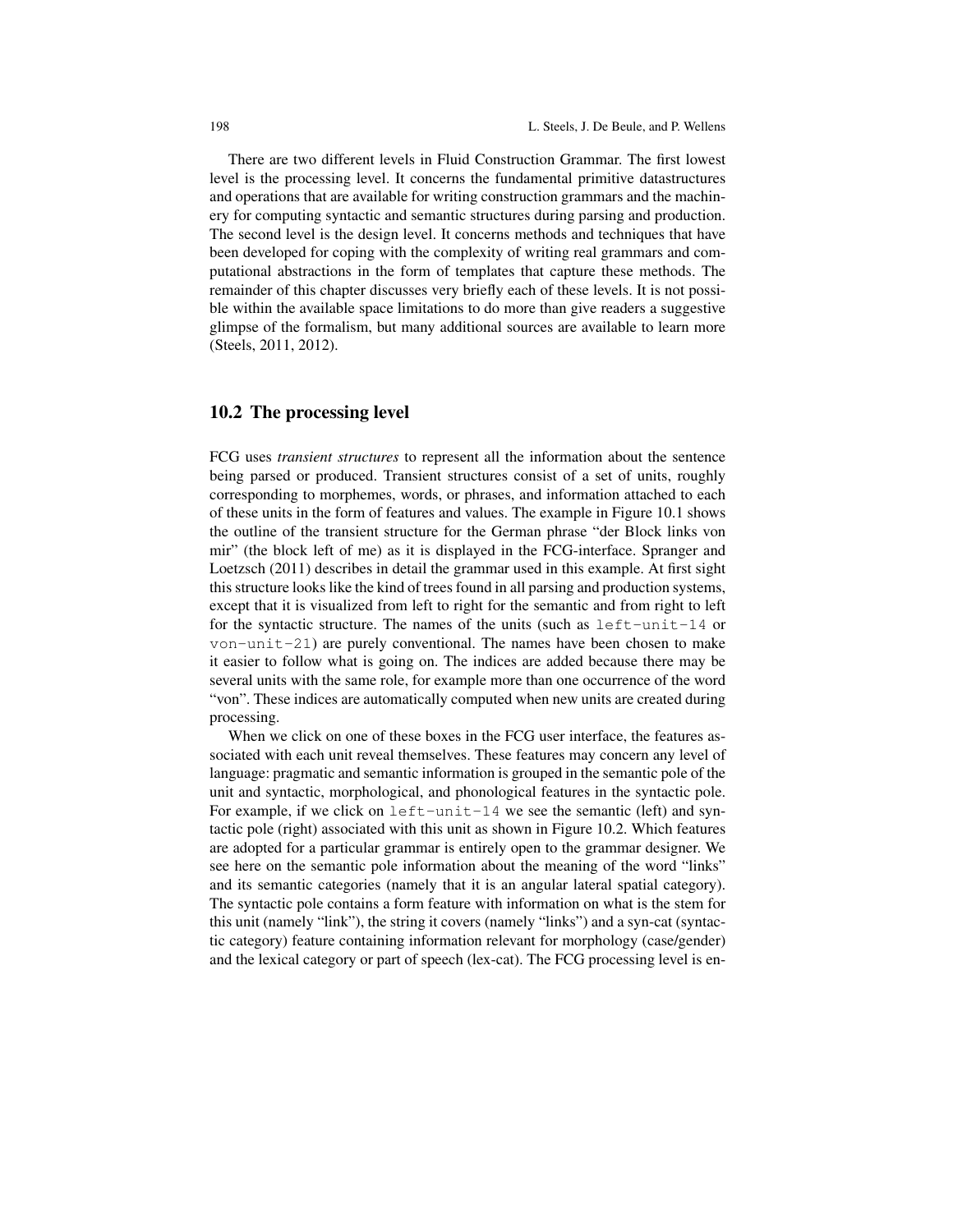

Fig. 10.1 Syntactic pole of a transient structure created during the production or parsing of the German phrase "der Block links von mir".

tirely agnostic about which features and values are used in the grammar. A grammar designer can introduce new ones at any time by just using them. atures rely expectie shout which features and values are used in t  $\lim_{\epsilon \to 0} a_{\epsilon}$ والمستحدث والمتعاون والمستحدث والمتعاون والمستحدث والمتعاون والمتعاون والمتعاون والمتعاون والمتعاون والمتعاون والمتعاون



 $\frac{1}{3}$  determines the minutes of the  $\frac{3}{3}$ Fig. 10.2 Details of left-unit-14 in the transient structure covering the word "links". On the left the  $\mu$  pole of a unit and on the right the syntactic semantic pole of a unit and on the right the syntactic pole of this unit.

Transient structures are also used to represent the hierarchy of units and subunits,  $\frac{1}{2}$  (covering the word "mir") and pronoun-unit-76, which is its parent-unit (hierevening the word Thin ) and profits and there we, which is no parent-unit (then archy is shown from right to left because this is the semantic pole). The parent-unit was created by the application of a construction (see later). Notice the feature semas shown in Figure 10.3, which displays the semantic pole of speaker-unit-15 subunits in pronoun-unit-76, which is filled with a list of subunits, in this case only speaker-unit-15. The explicit representation of subunits makes it possionly specifical direct-9. The explicit representation of subtains makes a possible to represent trees which are not strictly hierarchical, and the separation between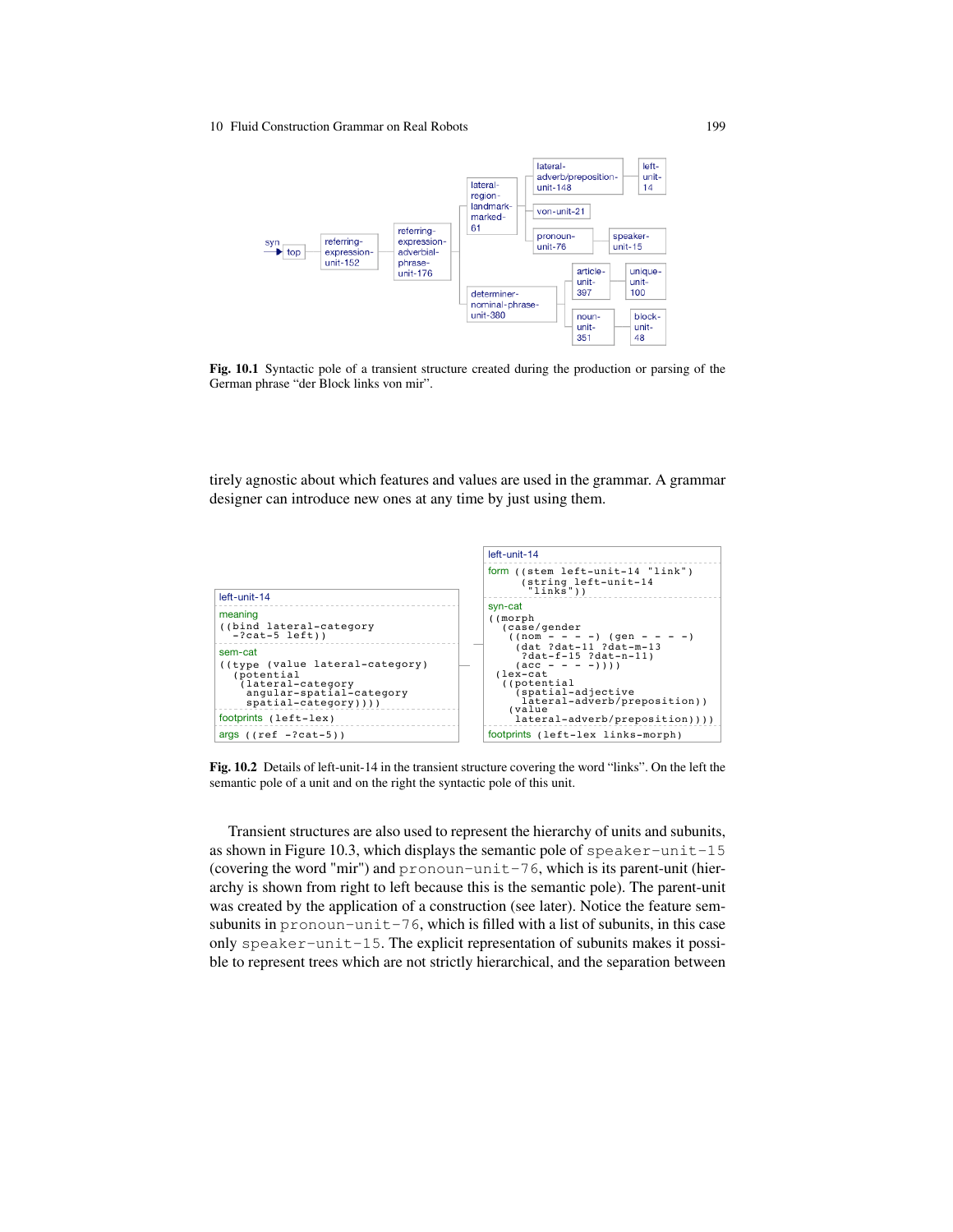semantic and syntactic subunits makes it possible to have differences in semantic or syntactic structure. mir-morph to der-morph to der-morph the morph to problem (criminal-phrase (gram) referring-expression-adverbia<br>Contradiction-adverbial-phrase (gram) referring-expression-advertise (gram [der block][vor/an...])

```
meaning 
                                  sem-subunits 
(speaker-unit-15)
                                 sem-cat 
                                  footprints 
(pronoun-cat)
                                 args 
                                 pronoun-unit-76
                                  ((identify-discourse-participant
-?reference-2 -?src-4 -?role-1))
                                  ((sem-function
                                    ((value reference)
                                      (potential (reference)))))
                                  ((ref -?reference-2)
                                   (src - 2src - 4))meaning 
sem-cat 
footprints 
(speaker-lex)
args 
((ref -?role-1))
speaker-unit-15
((bind discourse-role -?role-1 speaker))
((type
   (value
    discourse-role)
  (potential
    (discourse-role))))
```
of the speaker-unit. Fig. 10.3 Small section of a hierarchical semantic structure. The pronoun-unit is the parent node

lateral-advertisers in the present of the present of the second second second second second second second second second second second second second second second second second second second second second second second seco units, features and values for these features and the information is again organized Constructions have the same structure as transient structures. They also consist of form unough the intermedially or syntactic and semantic categorizations. They are usable both as part of a production process that translates meaning into form or a astistic both as part of a production process that translates meaning meaning that form of a man, constructions in FCG are considered to be bi-directional associations, in the sense that they establish bi-directional mappings between meaning and  $mg.$ changing or recompiling the representation of a construction and without giving up form through the intermediary of syntactic and semantic categorizations. They are the efficiency needed both for language production and parsing.

specifications attached to them. The list representation of the construction shown in Constructions (and transient structures) have not only a graphical representation (as shown in Figure 10.4) but also a list representation which is particularly useful if constructions become complicated with many units and syntactic and semantic Figure 10.4 is as follows:

#### *Example 1.*

```
(==1 (is-animate +) (class object)
       (def-cxn mouse-cxn ()
        ((?top-unit
         (tag ?meaning
            (meaning
             (== (bind object-class ?class mouse)))))
        ((J ?mouse-unit ?top-unit)
         ?meaning
          (args (?class))
          (sem-cat
             (is-countable +)))))
```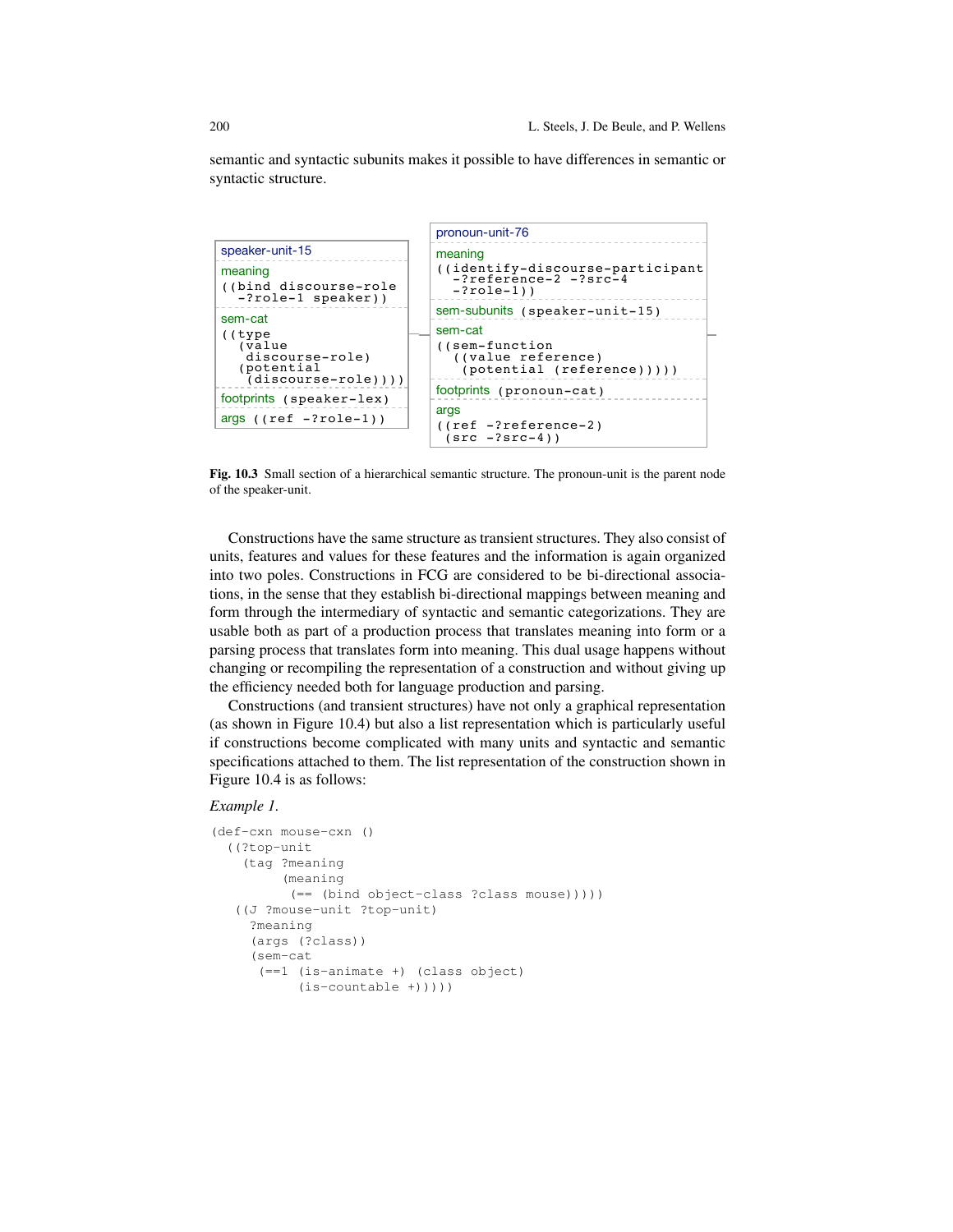```
\leq = \geq((?top-unit
   (tag ?form}
        (form (== (string ?mouse-unit "mouse")))))
 ((J ?mouse-unit ?top-unit)
   ?form
   (syn-cat
     (==1 (lex-cat noun)
           (number singular))))))
```
This example is a lexical construction named mouse  $-\text{cx}$  that defines the meaning contributed by the word "mouse". The details are probably overwhelming at this point but not important for getting a first impression. This is a representation at the lowest level, like machine code, and a higher level representation using templates will be introduced in the next section. On the semantic side the construction introduces an IRL operation that binds the semantic entity mouse-class to a variable ?class. There are also semantic categorizations, namely that this class refers to an animate countable object. On the syntactic side, the construction introduces the word and some syntactic categorizations, namely that "mouse" is a singular noun.



Fig. 10.4 Example of a lexical construction for the word "mouse". The top part describes the semantic (left) and syntactic (right) constraints on the application of the construction. The bottom part describes what is contributed by the constraint to the transient structure.

Notice that there are two parts to constructions, as shown in Figure 10.5. The top part is the conditional part and defines what has to be there in the transient structure before the construction can apply. There is both a semantic and a syntactic conditional part. The semantic conditions are checked first in production and the syntactic conditions in parsing. The bottom part is the contributing part of a construction. It defines what will be added to the transient structure. Again there is both a semantic and a syntactic contributing part. The semantic part is added in parsing and the syntactic part in production. So FCG constructions are not like generative grammar rules that rewrite a non-terminal symbol, they always associate semantic with syntactic structure. Moreover each construction not only defines a syntactic structure but also how that syntactic structure is to be interpreted semantically, which makes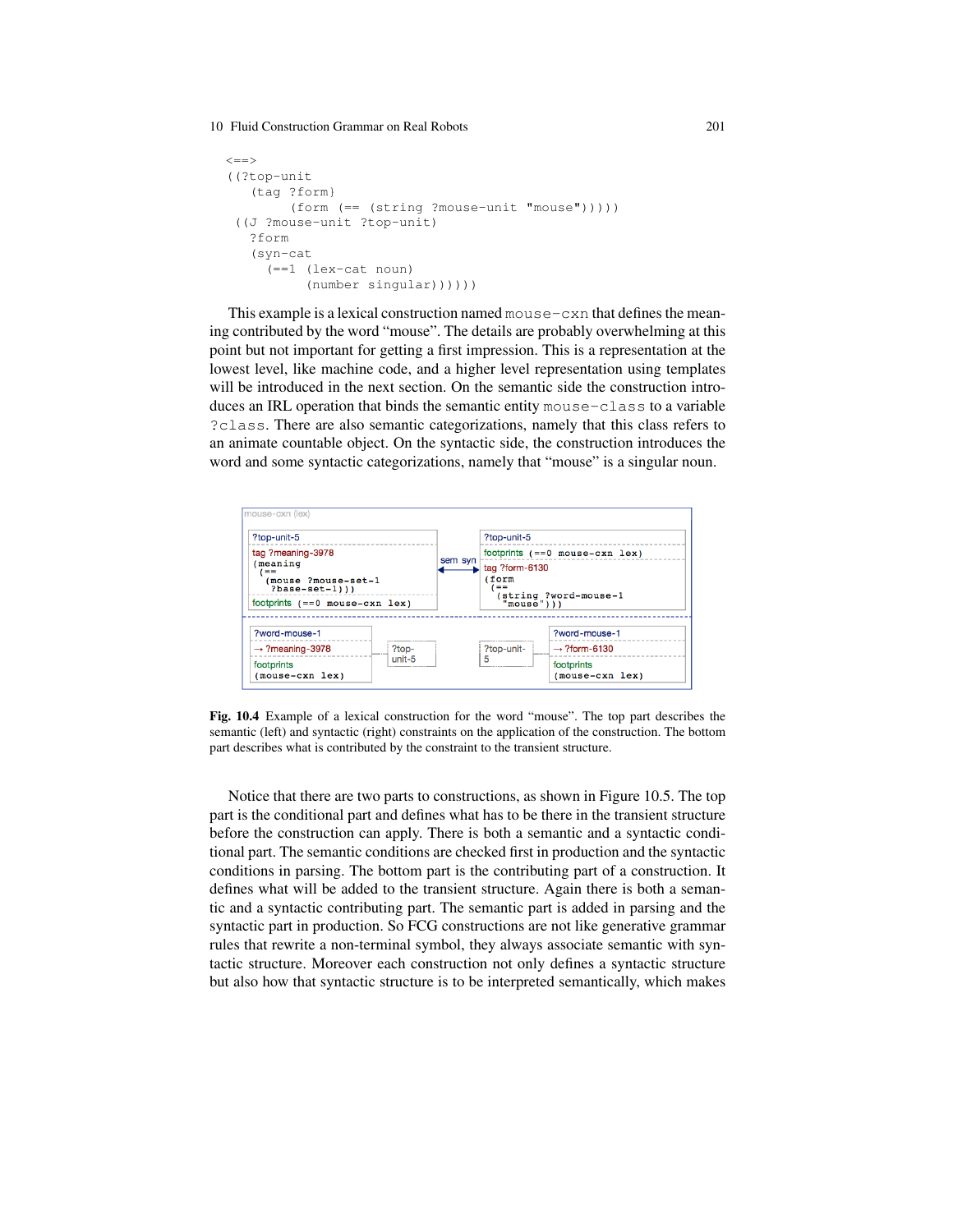it possible to have a tighter integration of syntax and semantics, as compared to proposals where syntax and semantics are kept separate (as in Montague grammar for example).



Fig. 10.5 General structure of a construction. There is a conditional part and a contributing part. In parsing, the conditional part of the syntactic pole is matched first and the rest is merged into the transient structure if successful. In production, the conditional part of the semantic pole is matched first and the rest is merged into the transient structure if successful.

Constructions are applied in a process of matching and merging, described more formally in Steels and De Beule (2006):

- *Matching* means that the conditional part C of one pole of the construction (the semantic pole in production or the syntactic pole in parsing) is compared with the corresponding pole T in the transient structure to see whether correspondents can be found for every unit, feature, and value. C and T may both contain variables. Variables are denoted by names preceded by a question mark. As part of the matching process, these variables get bound with specific values (or other variables) in the target using a unification operation familiar from logic programming or other feature-based formalisms. For example, if the construction contains the value (stem ?left-unit "link") and the transient structure contains the value (stem left-unit-14 "link") for the same feature, then these two values match if ?left-unit is assumed to be bound to left-unit-14.
- *Merging* means that the conditional part of the other pole of the construction (the syntactic pole in production or the semantic pole in parsing) is combined with the corresponding pole in the transient structure, in the sense that everything missing in the target pole of a transient structure is added unless they are in conflict. In addition, the contributing parts of both poles from the construction are added to the corresponding poles of the transient structure.

An example of the application of a construction is shown in Figure 10.6. The construction itself, taken from Spranger and Loetzsch (2011), is defined in the appendix, but the details are not important. The construction takes a nominal phrase with the potential and turns it into a referring expression. On the syntactic side it settles case and gender and on the semantic side it adds extra meaning. The detailed semantic and syntactic poles after construction application are shown in Figures 10.7 and 10.8.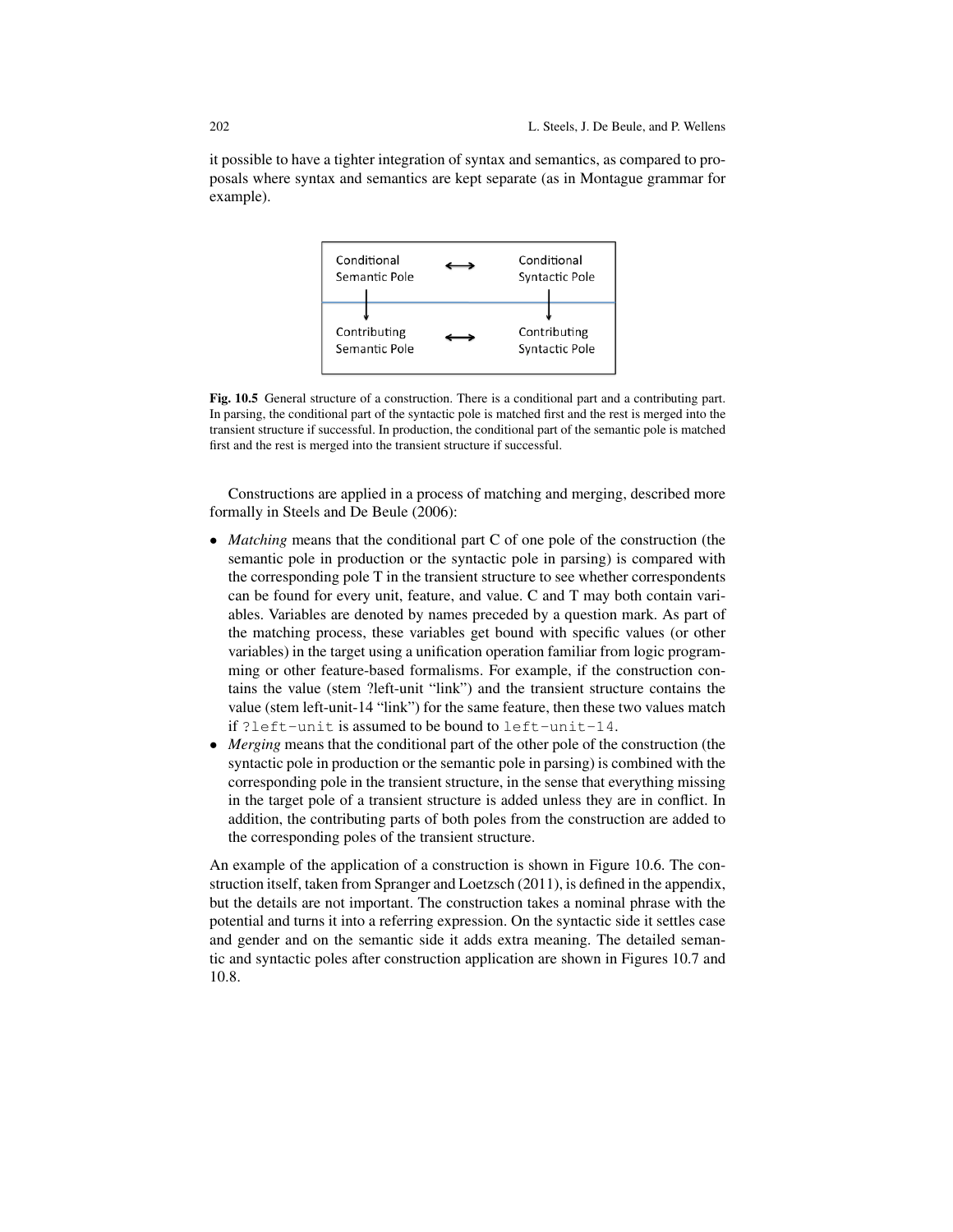

resulting bindings ((?syn-function-value-2 . referring-expression) (?acc-m-5 . -) (?dat-m-5 . -) (?gen-m-5 . -)  $x$  and  $y$  is the construction application. The role appears substitute before application of  $y$  . eration of matching and merging. The transient structure has an additional unit for the referring expression. The middle sho (), reference) (), reference) (),  $d = 1$  . The function-nominal-phrase-unit-435) (),  $d = 1$ ( approximation -?src-2)) (context -?src-2)) (?src-2) (?top-69 . top-69 . top-69 . top-69 . top-69 . top-69 . top-69 . top-69 . top-69 . top-69 . top-69 . top-69 . top-69 . top-69 . top-69 . top-69 . top-69 . top-69 . top-Fig. 10.6 Example of construction application. The top shows the transient structure before application and the bottom shows the expanded transient structure after the operation of matching and merging. The transient structure has an additional unit for the referring expression. The middle shows the schematic of the construction defined in detail in the appendix.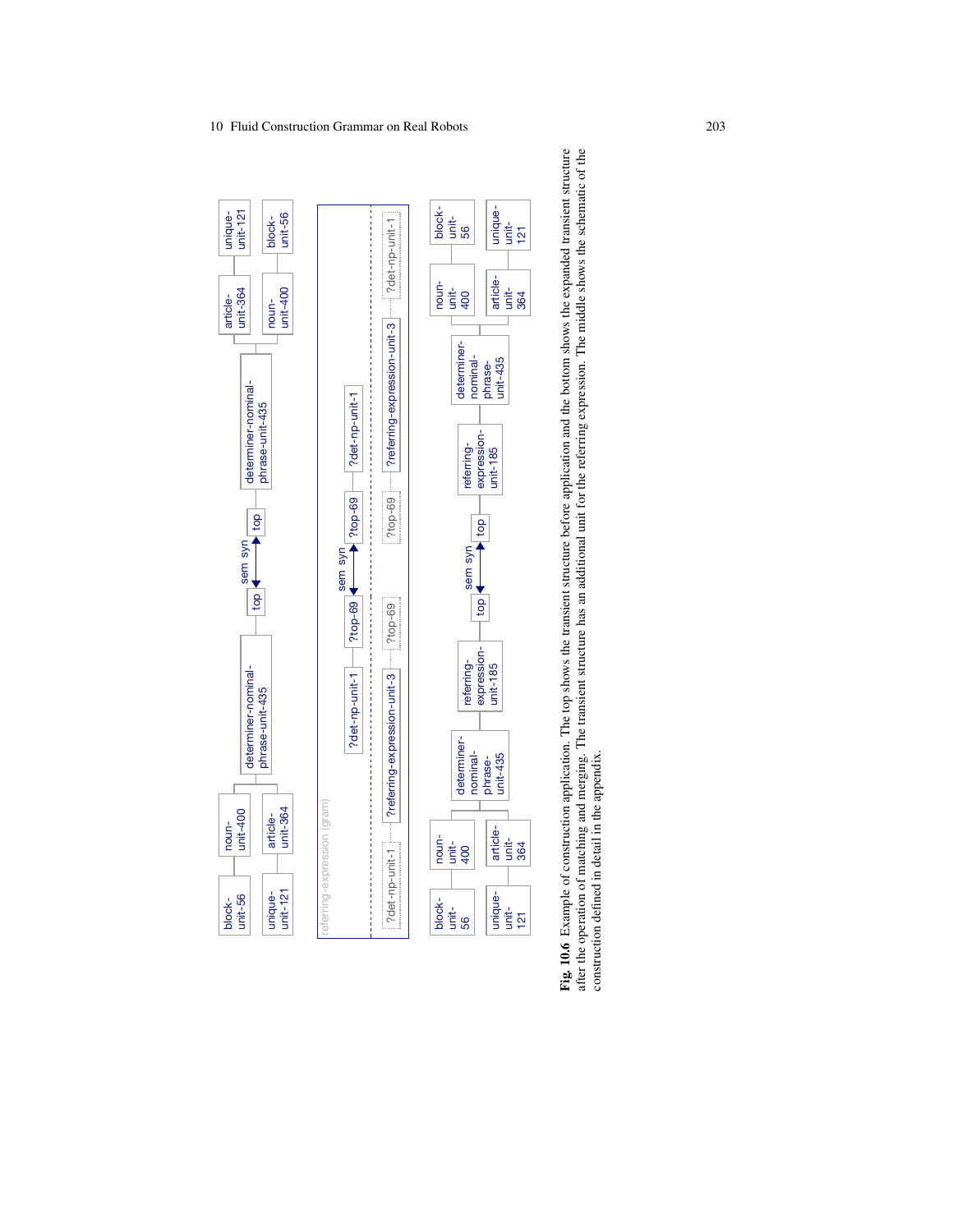An important property of FCG is that exactly the same construction applies both in parsing and in production. This means that if during parsing a unit is found with the stem "mouse", this triggers the same construction and builds the same structures as it would in production. This mirror property has a large number of advantages. For example, during parsing it is possible to start applying constructions in a top-down manner to predict properties of words or phrases that have not been pronounced yet or to fill in information about fragments of the utterance that have not been understood properly or are unknown. During production it is possible to engage in self-monitoring, because partial structures constructed by application of constructions from meaning to form can be re-entered in a parsing process, in order to see for example whether any combinatorial search is occurring or whether the utterance to be pronounced indeed expresses the intended meaning as accurately as possible. Although top-down prediction at the syntactic level is also possible with generative grammars, FCG has direct access to the semantic level and can therefore make much more precise predictions based on partial understanding.

Language users often have stored several alternative constructions in their memory because there is unavoidably a lot of variation in the language they encounter and because of constructional synonymy, syncretism, homonymy and ambiguity. Constructions therefore have an associated score which reflects their past success in utilisation. Usually more than one construction can apply to a given transient structure and consequently the exploration of a search space is unavoidable. Part of such a search space for the example of "un gros ballon rouge" is shown in Figure 10.9 (taken from Bleys et al, 2011). The different nodes in the search space are represented in a tree. At the moment of parsing "ballon", it is still unclear whether the phrase will end with "ballon" (as in "un gros ballon"), or whether it will continue, as it does in this case. FCG supports standard heuristic best-first search.

A score is computed for every possible expansion and then the transient structure with the highest score is pursued further. This score might for example take into account what constructions had most success in the past and are therefore probably more entrenched in the population. Another component that determines the score, particularly of final nodes in the search space, are goal tests. They examine a transient structure to see whether it satisfies desired criteria. The FCG-interpreter performs backtracking to earlier nodes in the search space if a particular transient structure reaches a dead-end or if an unsatisfactory end state was reached.

Human language users must have hundreds of thousands of constructions in memory and they are applying them at incredible speeds. Increasing efficiency and damping combinatorial explosions in search is therefore one of the key challenges in building operational parsing and production systems. This challenge can partly be tackled by writing grammars in such a way that they minimize search (see section on design below). In addition, FCG has various mechanisms to help grammar designers control at a more fine-grained level the selection and application of constructions: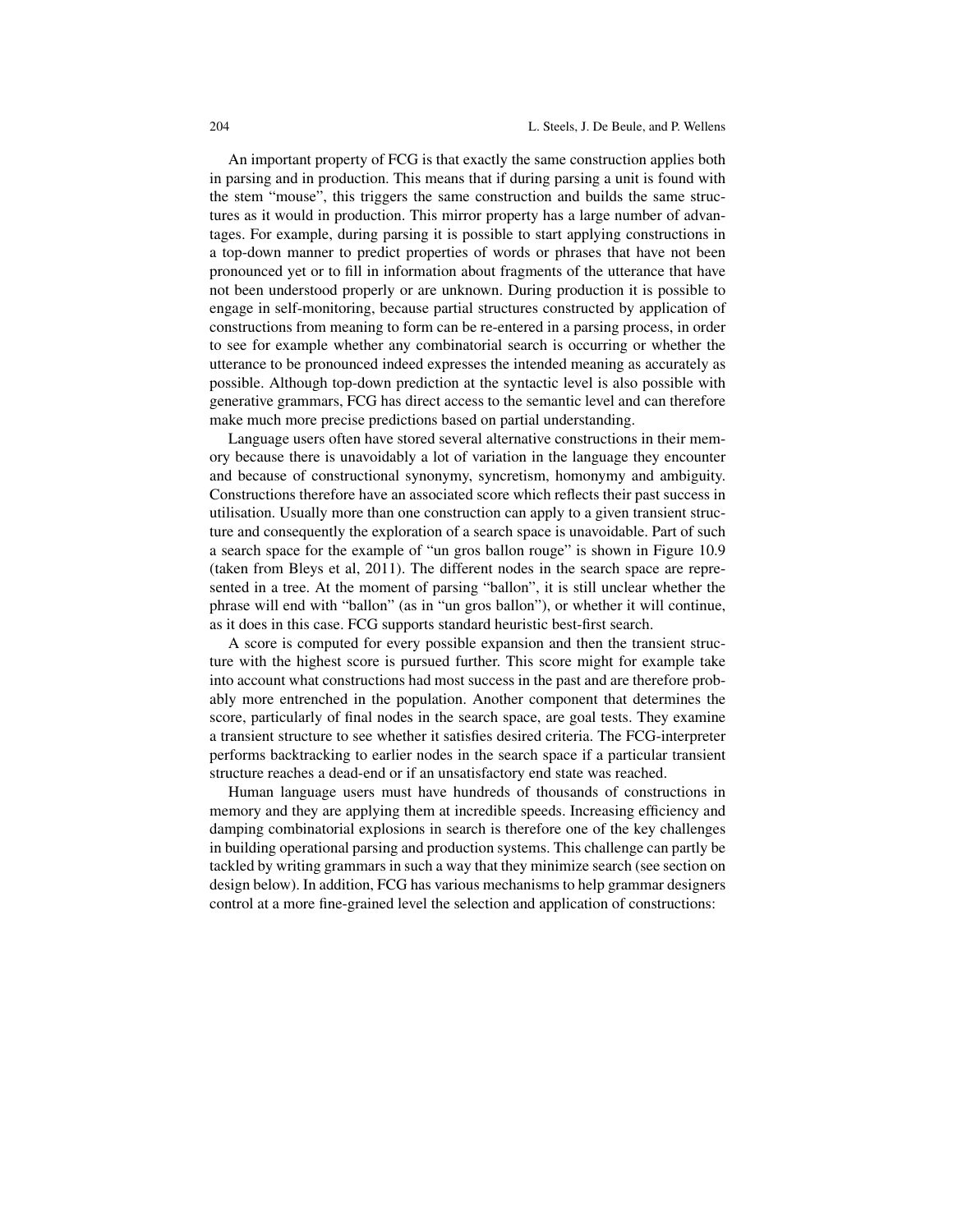

sem-cat



footprints

sem-cat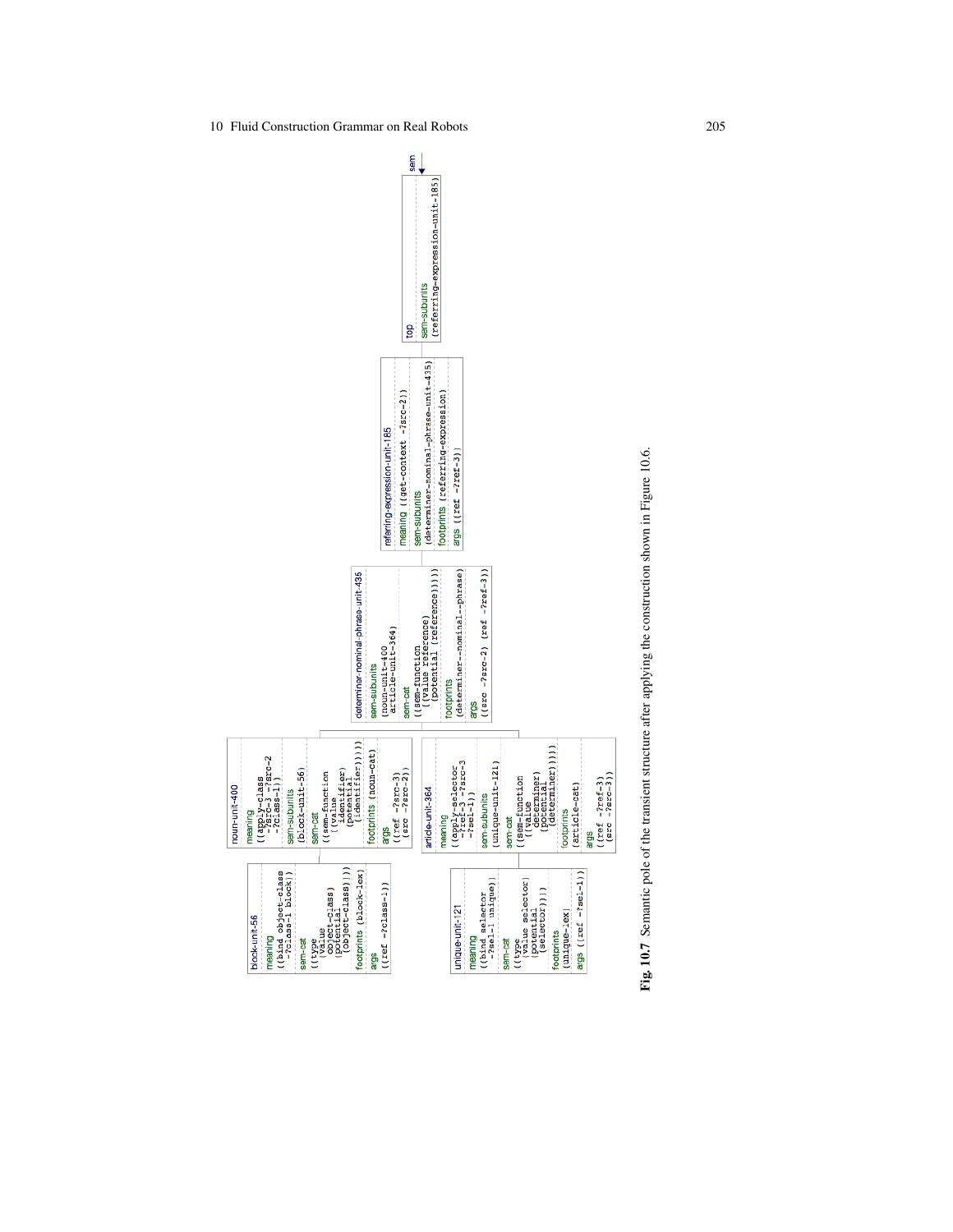



#### 206 L. Steels, J. De Beule, and P. Wellens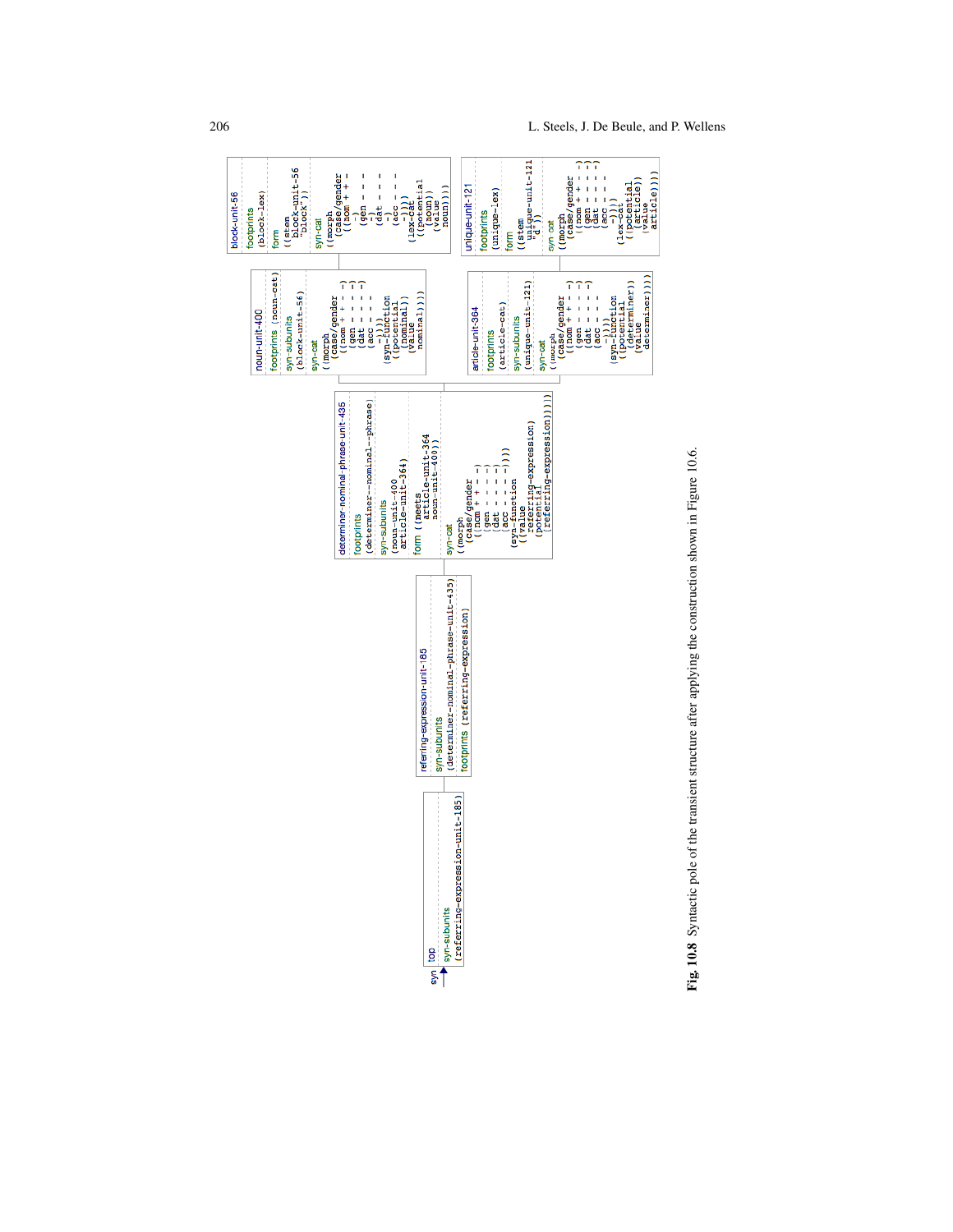- 10 Fluid Construction Grammar on Real Robots 207
- 1. Constructions can add footprints to transient structures, in a sense tagging the points where they have made a change, so that later on when the construction is tried again on the same transient structure the construction does not re-apply endlessly. Footprints can also be used to regulate the activation of families of constructions or to handle defaults (Beuls, 2011). By convention the name of the footprint is equal to the name of the construction. The use of footprints can be seen for example in Figure 10.4. We see that ?top-unit-5 tests in the conditional part, both on the semantic and the syntactic side, whether the *footprints* feature does *not* already include mouse-cxn and lex. The contributing part will add these footprints to avoid circular application of this construction.



Fig. 10.9 Search space computing all possible parses of the utterance "un gros ballon rouge". The process branches after the application of the functional constructions. The two successful branches (the top and bottom one) lead to similar meanings, the failed branch (with darker background) leads to an incomplete parse.

- 2. Constructions are organized in sets and networks. Sets are useful to ensure that a certain set of constructions, for example all morphological constructions, have operated before another set, for example the phrase structure constructions. Networks give a more fine-grained way to prioritize the execution of constructions. For example, one network could be based on the generality/specificity relations between constructions, used for example to represent families of constructions. Another network is based on conditional dependencies (see Figure 10.10 from Wellens, 2011): One construction C-1 (for example a determiner-nominal construction) conditionally depends on another construction C-2 (for example a nominal construction) if the triggering of C-2 creates some of the conditions under which C-1 could potentially trigger. Conditional dependencies can be used for priming. If a nominal construction was able to operate, it will make it more likely that the determiner-nominal construction is applicable, and conversely if no nominal construction was able to apply it does not make sense to try a determiner-nominal construction either.
- 3. Networks of constructions that have proven to be useful can be chunked. Chunking means that the information required or supplied by individual constructions is combined into a single construction which can thus be matched and merged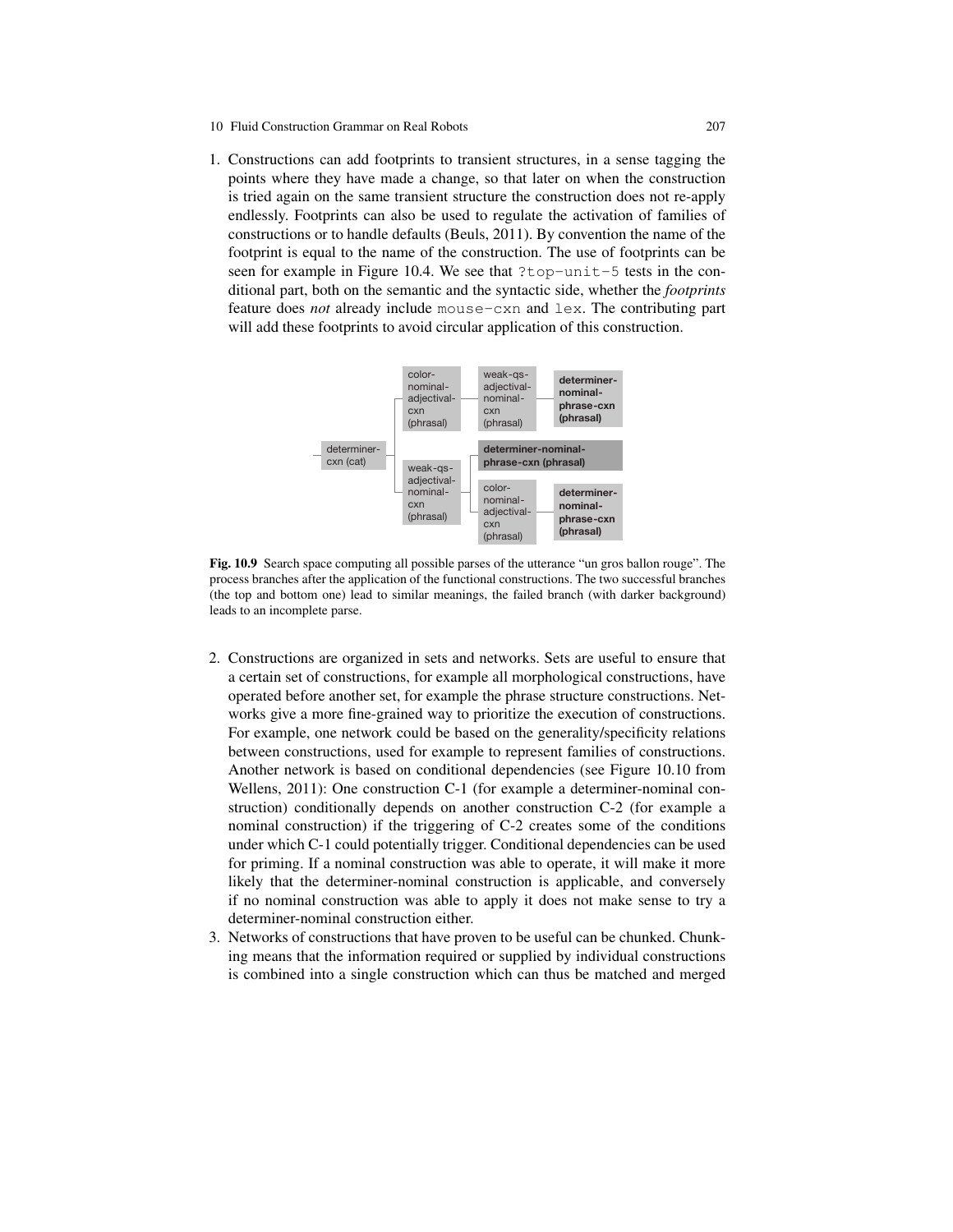more efficiently. Intermediary steps that are no longer necessary can be removed (Stadler, 2012).



Fig. 10.10 Example of dependency relations between constructions. Such networks can be used to support priming which aids considerably to reduce search and speech up construction access.

### 10.3 The design level

Writing operational constructions is a very difficult exercise for two reasons. First of all, many factors normally intervene in a single construction, indeed it is one of the main tenets of construction grammar that linguistic knowledge should be packaged in such a way that as many constraints as possible get incorporated in each construction. So a construction could include a phonological constraint (for example vowel harmony to select a morphological affix) or a pragmatic constraint (for example which constituent is being emphasized in the sentence). This makes processing much more efficient compared to horizontally structured grammars where the syntactic level is viewed as autonomous and cannot incorporate issues of meaning or phonology. Second, there are many interactions between constructions that may not be immediately obvious to the grammar designer: Constructions can be in competition with each other because they cover the same meaning or the same form, and the implications of the best choice could only become visible much later.

In the design or investigation of highly complex systems it is often useful to introduce higher level abstractions that then translate into detailed structures and processes. For example, computer programs are usually written in a high level programming language (like LISP or Python) and code written at this level is then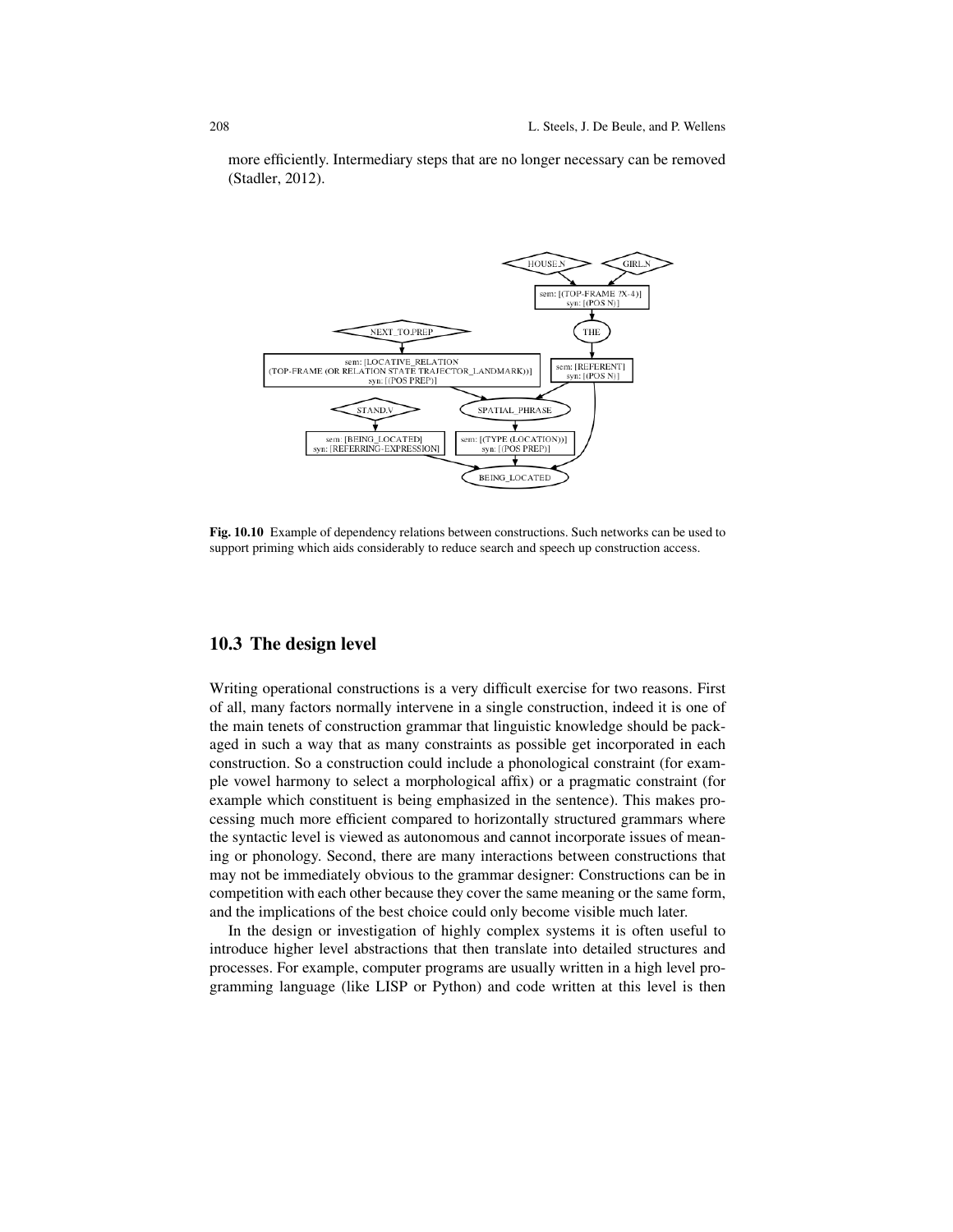translated automatically by compilers or interpreters into a huge number of detailed operations that can be executed at the machine level. The grammar of a human language is certainly a highly complex system and it therefore makes sense to use the same approach.

Through various case studies in Fluid Construction Grammar, a set of design patterns is gradually being discovered, some of which have in fact already a long tradition in linguistics. The notion of a design pattern comes from architecture and is also widely used in computer science. An architectural design pattern is for instance the use of a dome structure (such as the Santa Maria del Fiore Duomo in Florence built by Bruneschelli). There are general principles of dome design but specific details depend on the required size and height of the space that needs to be covered as well as on esthetic considerations. In the context of grammar, a design pattern circumscribes the core solution to a particular aspect of grammar, not just in a descriptive way but also in terms of processing and learning operations. The specific details how the design pattern is instantiated in a particular language still need to be worked out and the details will be significantly different from one language to another one. Some languages may even use certain design patterns which are entirely absent from others.

Here are two examples of design patterns:

- 1. Many languages feature complex morphological and agreement systems which group a set of features (such as number, case and gender). But there is almost never a simple mapping. Often the same word or morpheme may express different competing feature bundles (for example, the German article "die" expresses the nominative and accusative feminine singular, as well as all plural nominative and accusative cases.) A design pattern to efficiently handle the processing of these ambiguities, is a feature matrix, reminiscent of the distinctive feature matrices in phonology (van Trijp, 2011). It contains rows and columns for the different dimensions and either + or - if there is a known value or a variable if the value is not yet known. Putting the same variable in different slots of the matrix can be used to capture constraints between values. Given such feature matrices, agreement and percolation phenomena can be handled by the standard matching and merging operations of unification-based grammars. Ambiguity does not need to translate into exploding branches in the search tree but translates into open variables which get bound whenever the information becomes available.
- 2. All human languages tend to reuse the same word forms for different purposes. For example, the English word "slow" may be used as an adjective (The slow train), a verb (They slow down), a predicate (The train was slow) or a noun (The slow go first). It would be highly costly to create new nodes in the search space each time the word "slow" is encountered. An alternative is to use a design pattern based on a distinction between actual and potential. A particular word has the potential to belong to several word classes but then in the course of processing it becomes clear which of these is the actual value. By explicitly representing the potential, it is possible for constructions to eliminate some possibilities or add others (for example through coercion) before a final decision is made, as illustrated clearly in Spranger and Loetzsch (2011).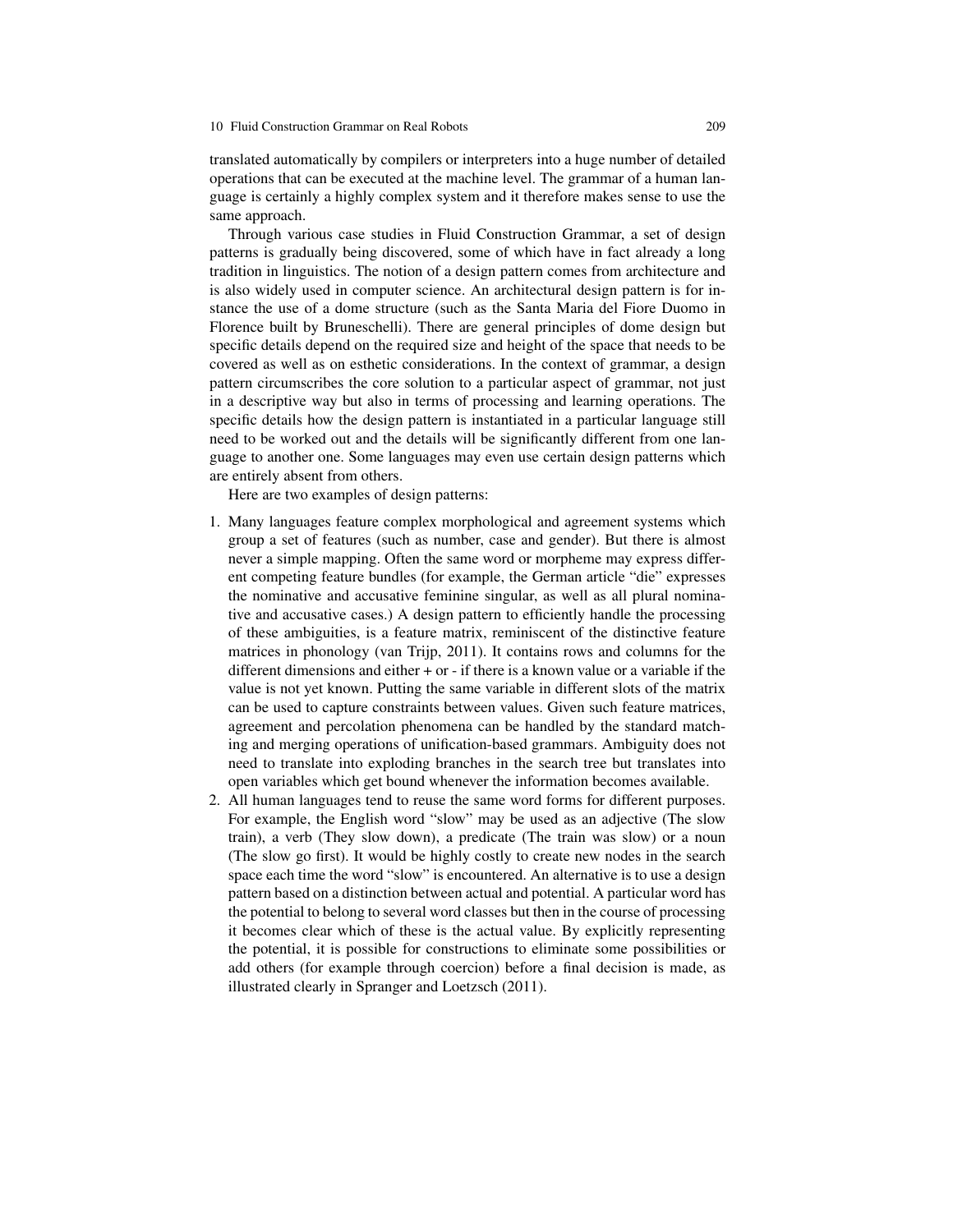The FCG-system comes with a collection of templates for supporting such design patterns and with facilities for introducing new templates if the grammar designer wishes to do so. These templates provide ways to leave out many details, particularly details related to the operationalization of constructions. They help to focus on the linguistic aspects of constructions and bridge the gap between the detailed operational level and the level at which linguists usually work. For example, there is a template for defining the skeleton of lexical constructions which has slots to specify the meaning and the word stem. This template then creates the necessary units, features, and values, including the structure building operations that are required.

Concretely, the earlier example of the mouse-cxn (Figure 10.4 and Example 1) would actually be defined in a more abstract way using the def-lex-skeleton and  $def-lex-cat$  templates. The skeleton defines the basic structure of the lexican construction: its meaning, arguments and string. The cat-template introduces semantic and syntactic categorizations associated with the word. All the intricacies of J-units, footprints, etc. are all hidden here from the grammar designer.

#### *Example 2.*

```
(def-lex-cxn mouse-cxn
 (def-lex-skeleton mouse-cxn
   :meaning (== (mouse ?mouse-set ?base-set))
   :args (?mouse-set ?base-set)
   :string "mouse")
 (def-lex-cat mouse-cxn
   :sem-cat (==1 (is-animate +)
                  (is-countable +)
                  (class object))
   :syn-cat (==1 (lex-cat noun)
                  (number singular))))
```
There are also templates for defining the components of phrasal constructions, including templates for specifying what agreement relations hold between the constituents, how information from constituents percolates to the parent unit, how the meanings of the different constituents gets linked, what meanings are added by the construction to the meanings supplied by the different units, and what additional form constraints are imposed by the construction. Other templates are available for defining more complex feature matrices and the grammatical paradigms on which they are based, and for using these feature matrices to establish agreement and percolation, for defining the topology of fields and the constraints under which a constituent can be 'grabbed' by a field, and so on. The inventory of possible templates now used in FCG is certainly not claimed to be a universal or complete set, on the contrary, we must expect that this inventory keeps being expanded and elaborated as new design patterns are uncovered.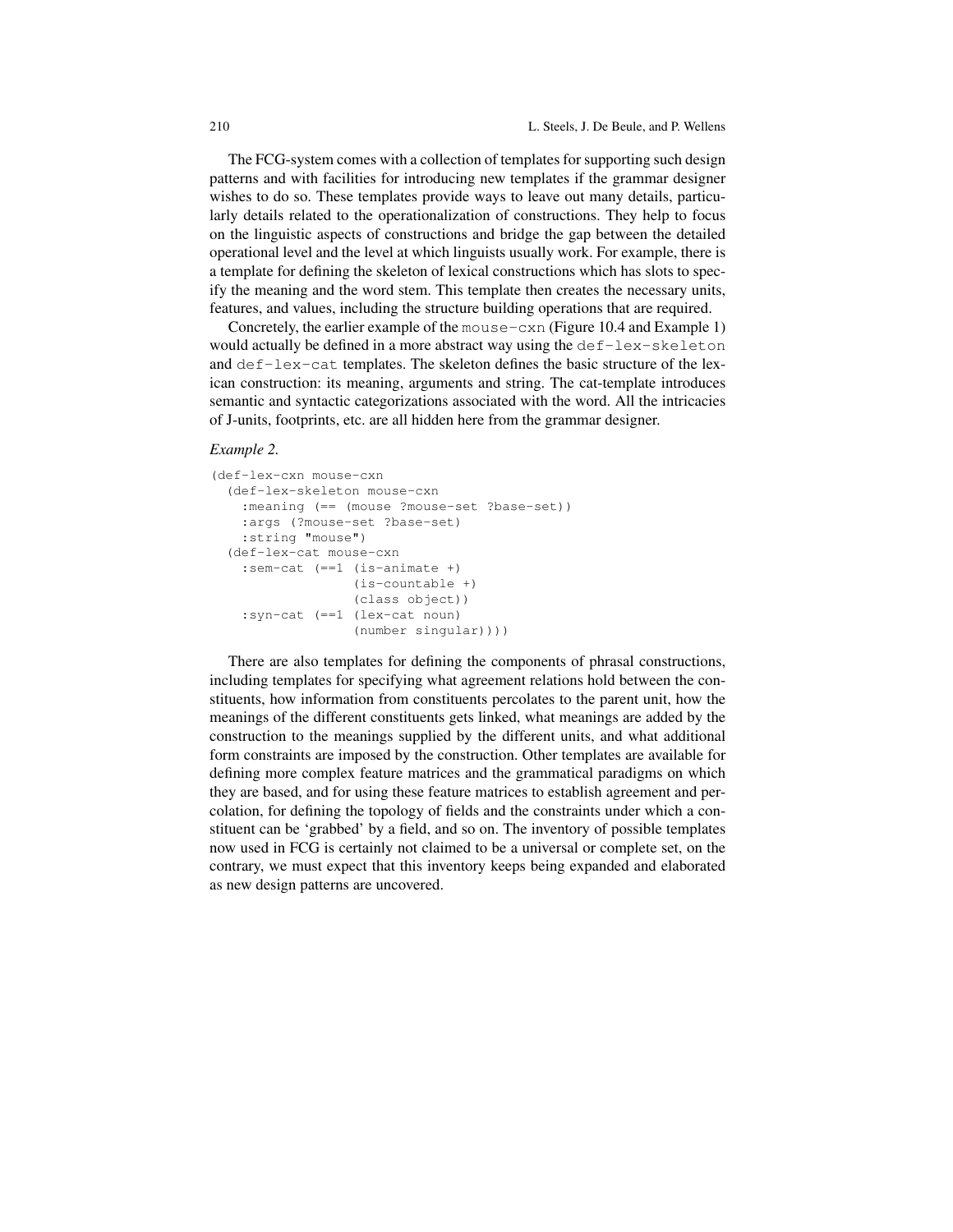#### 10.4 Conclusions

Fluid Construction Grammar shows that construction grammar need not stay at a verbal level only. It is entirely possible to formalize notions of construction grammar and use this formalization for achieving the parsing and production of sentences. A constructional approach has a number of advantages for human-robot interaction compared to those used traditionally in computational linguistics, in particular from the viewpoint of efficiency (because constructions can stretch all levels of linguistic analysis), from the viewpoint of robustness (because constructions can be flexibly applied), and from the viewpoint of modeling language as an open, adaptive system, which it certainly is.

## Acknowledgements

The FCG system was developed at the Artificial Intelligence Laboratory of the Vrije Universiteit Brussel and the Sony Computer Science Laboratory in Paris. The earliest ideas and implementations already date from the late nineties when the first implementations were made by Luc Steels and Nicolas Neubauer. Since then the system has undergone many revisions and expansions with major contributions to the present version by Joachim De Beule, Martin Loetzsch, Remi van Trijp and Pieter Wellens. We gratefully acknowledge support from the EU FP6 and FP7 framework programs, particularly the ECAgents and Alear projects.

#### References

- Bergen B, Chang N (2005) Embodied Construction Grammar. In: Östman JO, Fried M (eds) Construction Grammars: Cognitive Grounding and Theoretical Extensions, John Benjamins, Amsterdam, pp 147–190
- Beuls K (2011) Construction sets and unmarked forms: A case study for Hungarian verbal agreement. In: Steels L (ed) Design Patterns in Fluid Construction Grammar, John Benjamins, Amsterdam
- Bleys J, Stadler K, De Beule J (2011) Linguistic processing as search. In: Steels L (ed) Design Patterns in Fluid Construction Grammar, John Benjamins, Amsterdam
- Copestake A (2002) Implementing Typed Feature Structure Grammars. CSLI Publications, Stanford
- Dalrymple M, Kaplan R, Maxwell J, Zaenen A (eds) (1995) Formal issues in Lexical-Functional Grammar. CSLI Lecture Notes 47, CSLI, Stanford CA
- Fillmore C, Kay P, O'Connor M (1988) Regularity and idiomaticity in grammatical constructions: The case of let alone. Language 64(3):501–538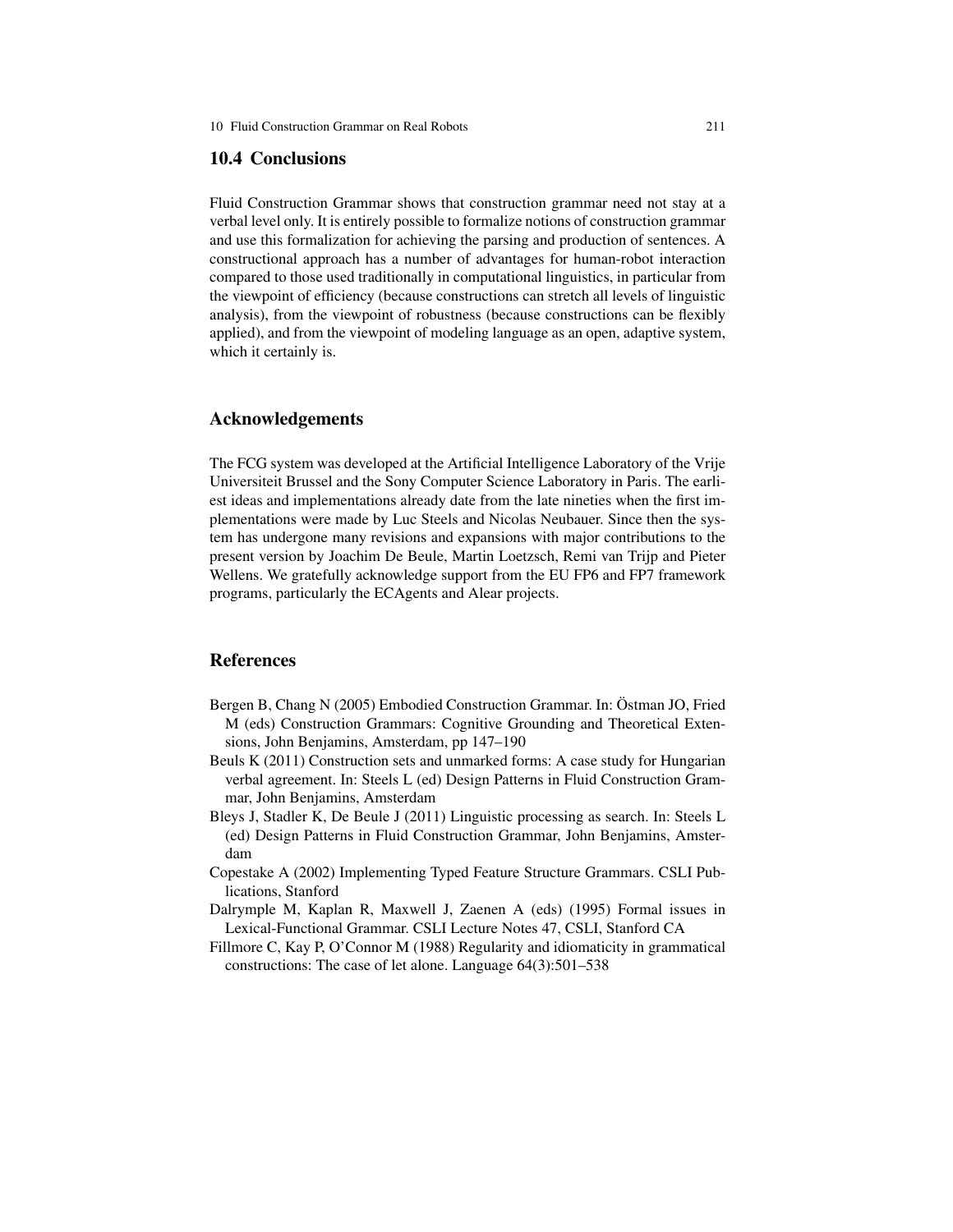- Fried M (2009) Construction grammar as a tool for diachronic analysis. Constructions and Frames 1(2):261–290
- Goldberg A (1995) A Construction Grammar Approach to Argument Structure. Chicago UP, Chicago
- Goldberg A, Suttle L (2010) Construction grammar. Wiley Interdisciplinary Reviews: Cognitive Science 1(4):468–477
- Kay M (1986) Parsing in functional unification grammar. In: Grosz B, Sparck-Jones K, Webber B (eds) Readings in Natural Language Processing, Morgan Kaufmann
- Lieven E, Tomasello M (2008) Children's first language acquistion from a usagebased perspective. In: Robinson P, Ellis N (eds) Handbook of Cognitive Linguistics and Second Language Acquisition, Routledge
- Michaelis L (2009) Sign-based construction grammar. In: Heine B, Narrog H (eds) The Oxford Handbook of Linguistic Analysis, Oxford University Press, Oxford, pp 155–176
- Östman JO, Fried M (2004) Historical and intellectual background of construction grammar. In: Fried M, Östman JO (eds) Construction Grammar in a Cross-Language Perspective, John Benjamins Publishing Company, pp 1–10
- Pollard C, Sag I (1994) Head-Driven Phrase Structure Grammar. University of Chicago Press, Chicago
- Spranger M, Loetzsch M (2011) Syntactic indeterminacy and semantic ambiguity: A case study for German spatial phrases. In: Steels L (ed) Design Patterns in Fluid Construction Grammar, John Benjamins
- Spranger M, Pauw S, Loetzsch M, Steels L (2012) Open-ended procedural semantics. In: Steels L, Hild M (eds) Language Grounding in Robots, Springer Verlag, New York
- Stadler K (2012) Chunking constructions. In: Steels L (ed) Computational Issues in Fluid Construction Grammar, Springer-Verlag, Berlin
- Steels L (1998) The origins of syntax in visually grounded robotic agents. Artificial Intelligence 103:133–156
- Steels L (ed) (2011) Design Patterns in Fluid Construction Grammar. John Benjamins Pub., Amsterdam
- Steels L (ed) (2012) Computational Issues in Fluid Construction Grammar. Springer-Verlag, Berlin
- Steels L, De Beule J (2006) Unify and merge in Fluid Construction Grammar. In: Vogt P, Sugita Y, Tuci E, Nehaniv C (eds) Symbol Grounding and Beyond., Springer, Berlin, LNAI 4211, pp 197–223
- van Trijp R (2011) Feature matrices and agreement: A case study for German case. In: Steels L (ed) Design Patterns in Fluid Construction Grammar, John Benjamins, Amsterdam
- Wellens P (2011) Organizing constructions in networks. In: Steels L (ed) Design Patterns in Fluid Construction Grammar, John Benjamins, Amsterdam